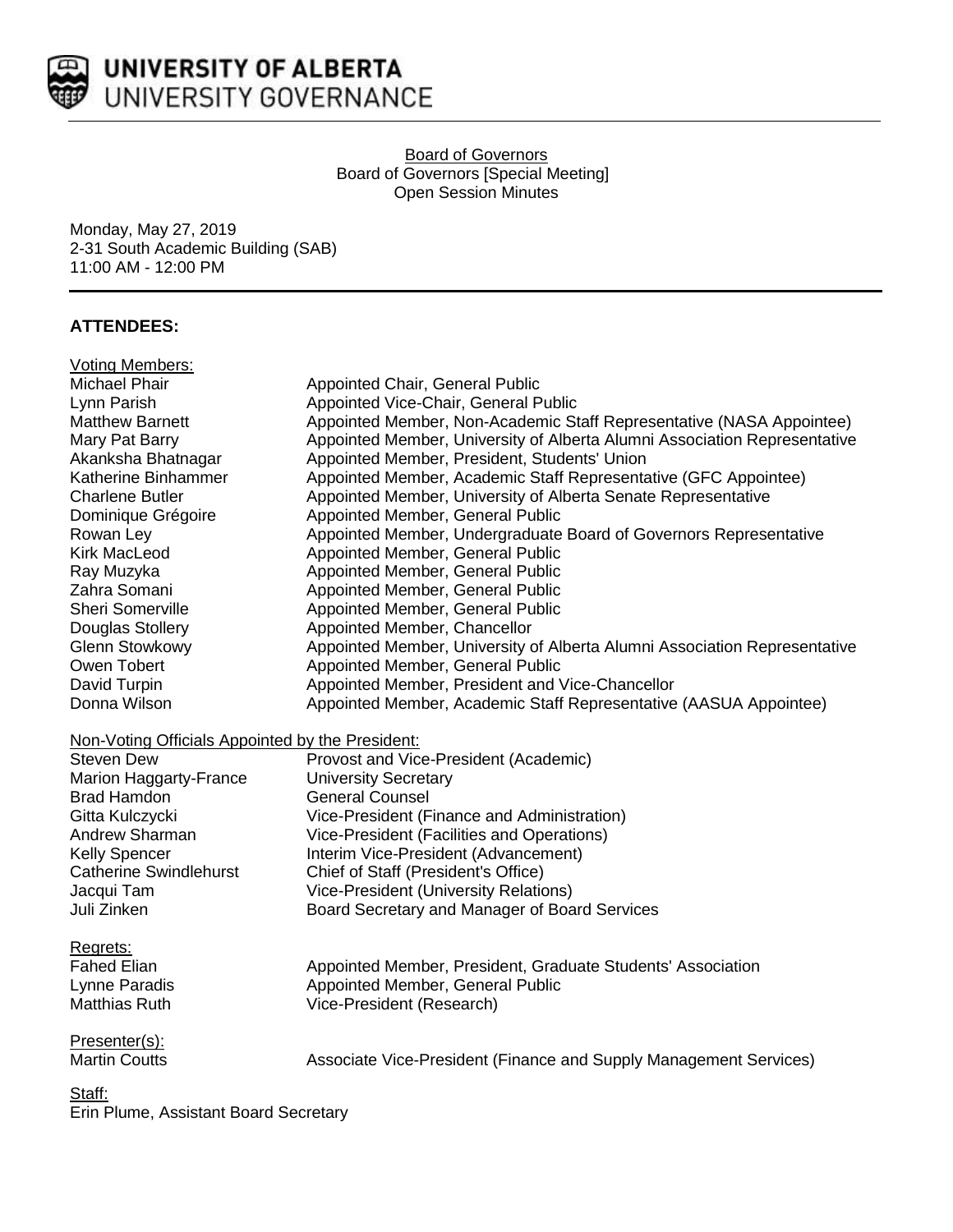# **OPENING SESSION**

1. Call to Order

*Presenter(s)*: Michael Phair

The Chair called the meeting to order at 11:00 am. The Board Secretary confirmed that attendance constituted a quorum. The Chair then welcomed members and guests and acknowledged all Indigenous peoples and the traditional lands on which the Board was gathered.

### 2. Approval of the Agenda

Materials before members are contained in the official meeting file.

*Presenter(s)*: Michael Phair

The motion was moved and seconded.

THAT the Board of Governors approve the Open Session Agenda as presented.

**CARRIED**

# 3. Conflict of Interest - Opportunity for Declaration Related to the Agenda

*Presenter(s)*: Michael Phair

The Chair made note of the following:

- o The University of Alberta has policy and procedure in place for Conflict of Interest and Conflict of Commitment, and Board members make annual disclosures.
- $\circ$  In addition, Board members must declare any conflict related to the Board Agenda of each meeting and, in the event of such conflict, absent themselves from the discussion and voting on the item.
- o The *Post-secondary Learning Act*, Section 16(5) states that: The members of the board must act in the best interests of the university.

The Chair invited members to declare conflicts of interest related to the Open Session Agenda of the meeting. Seeing no declarations, the Chair declared the question asked and answered.

### **ACTION ITEMS**

4. Report of the Audit and Risk Committee

*Presenter(s)*: Dominique Grégoire

4a. Management's Annual Audited Financial Statements (Draft) and review Financial Statement Discussion and Analysis (Draft)

Materials before members are contained in the official meeting file.

*Presenter(s)*: Gitta Kulczycki; Martin Coutts

*Purpose of the Proposal*: To approve the audited Consolidated Financial Statements as required by the *Post-Secondary Learning Act.*